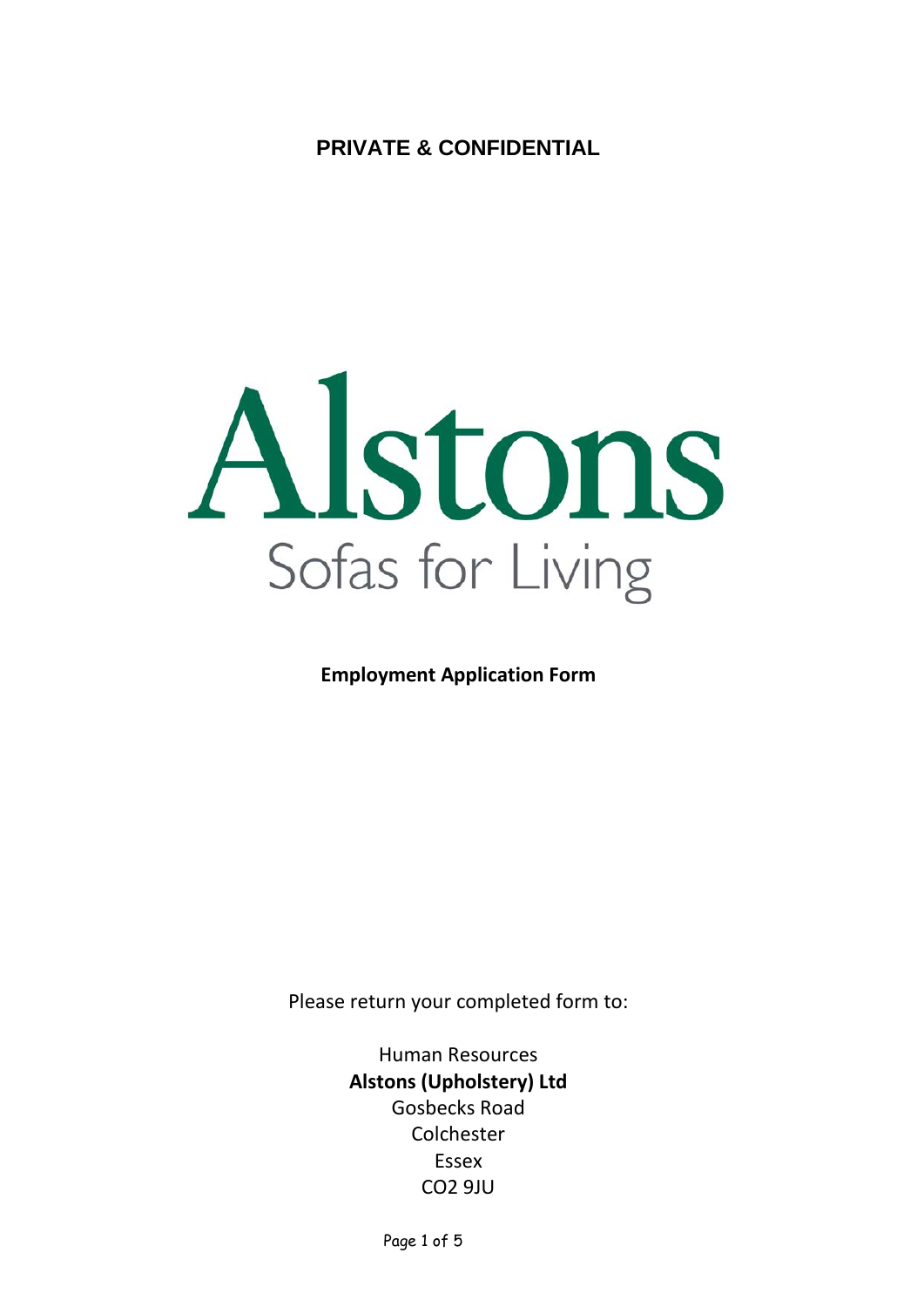# **PERSONAL DETAILS**

 $\mathbf{r}$ 

| Position Applied for |  |
|----------------------|--|
| Name                 |  |
| Address              |  |
|                      |  |
| Postcode             |  |
| Phone                |  |
| <b>Email Address</b> |  |

#### **EDUCATION AND TRAINING**

Details of educational establishment/s:

# **QUALIFICATIONS**

Details of qualifications: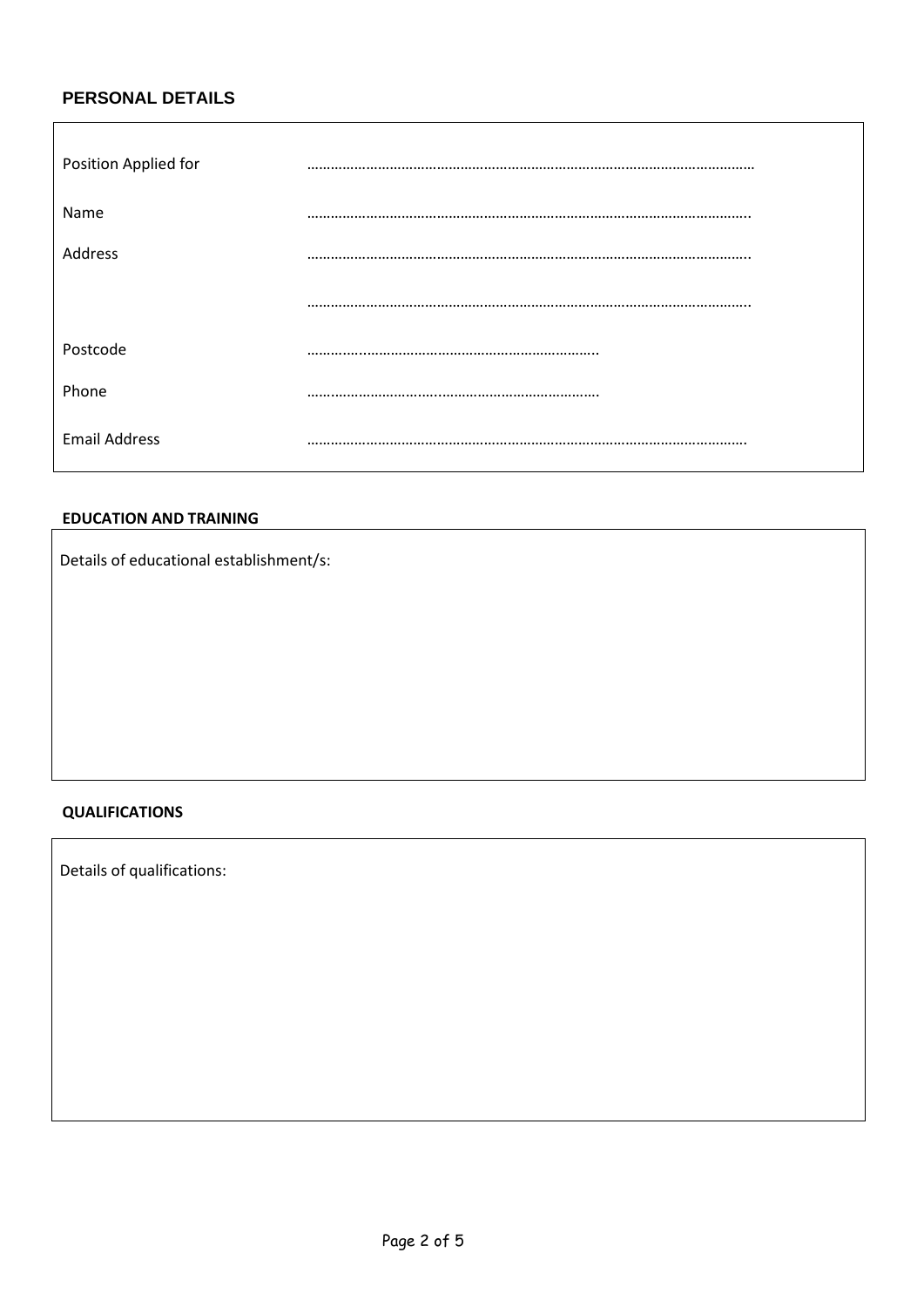### **EMPLOYMENT HISTORY**

Please record below the details of all your previous employment, beginning with the most recent first, and any breaks in employment. Up to 5 previous employments can be entered here. If required, please provide additional information regarding your employment history on a separate sheet.

*\*No approach will be made to your present employer or past employer before an offer of employment is made to you.*

| Dates of<br>employment | <b>Name of Employer</b> | Job title/ Duties | Salary | <b>Reason for Leaving</b> |
|------------------------|-------------------------|-------------------|--------|---------------------------|
|                        |                         |                   |        |                           |
|                        |                         |                   |        |                           |
|                        |                         |                   |        |                           |
|                        |                         |                   |        |                           |
|                        |                         |                   |        |                           |
|                        |                         |                   |        |                           |
|                        |                         |                   |        |                           |
|                        |                         |                   |        |                           |
|                        |                         |                   |        |                           |
|                        |                         |                   |        |                           |
|                        |                         |                   |        |                           |
|                        |                         |                   |        |                           |
|                        |                         |                   |        |                           |
|                        |                         |                   |        |                           |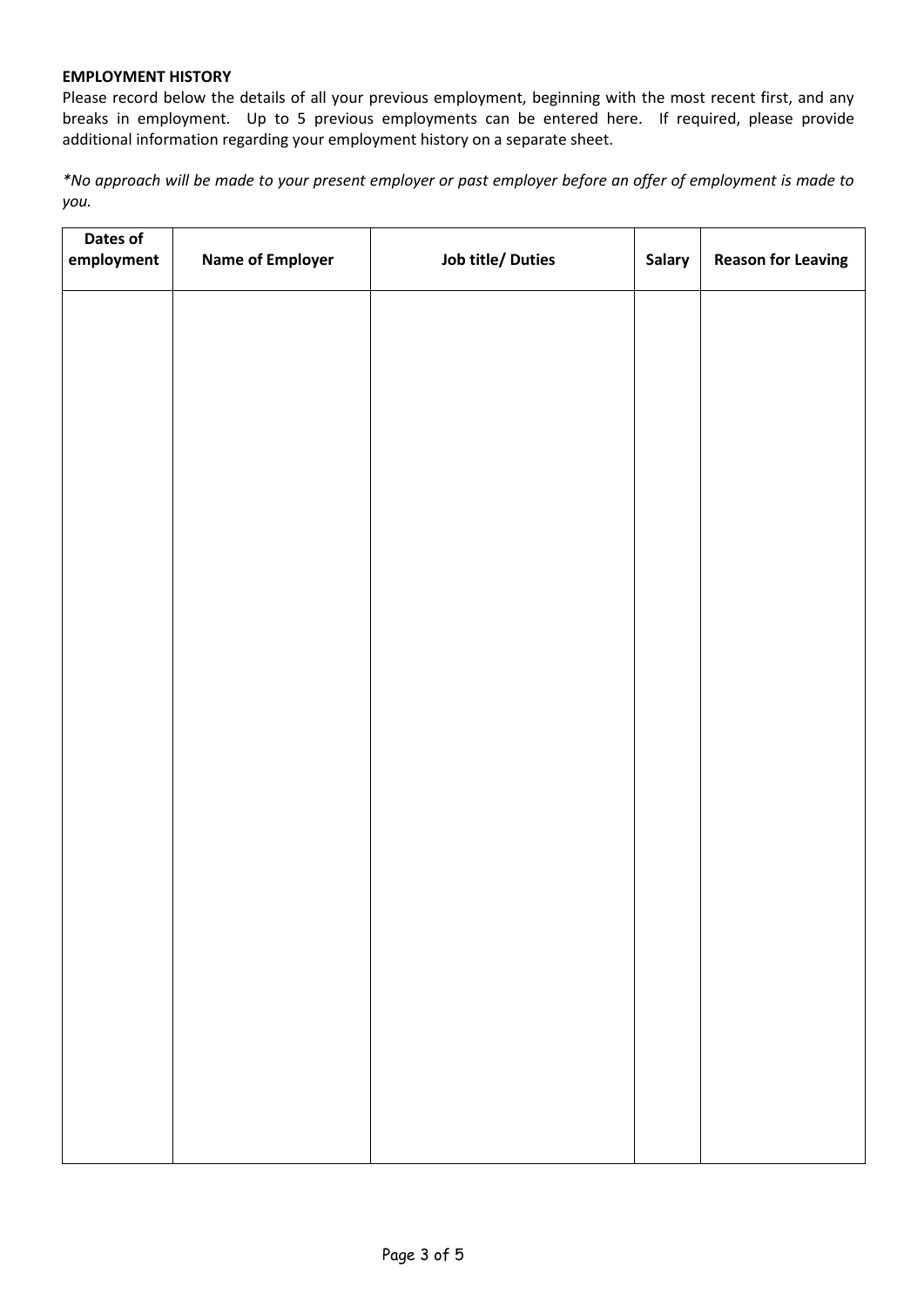#### **ADDITIONAL INFORMATION**

Please tell us why you applied for this job and why you think you are the best person for the position. Write below any other details you wish to give in support of your application. Perhaps why you have applied/ examples of things you have done that make you particularly suited to the job.

| Do you consider yourself to have a disability?<br><b>YES</b><br><b>NO</b>                                                                        |
|--------------------------------------------------------------------------------------------------------------------------------------------------|
| Please tell us if there are any 'reasonable adjustments' we can make to assist you in your application or with our red<br>process                |
| <b>ENTITLEMENT TO WORK IN UK</b>                                                                                                                 |
| <b>YES</b><br>Are you entitled to work in the United Kingdom<br><b>NO</b>                                                                        |
| If you are successful in obtaining employment with the Company, you will be required to provide evidence of your<br>entitlement.                 |
| <b>REHABILITATION OF OFFENDERS ACT 1974</b>                                                                                                      |
| Have you ever been convicted or cautioned for a criminal offence?<br>YES/NO<br>(declaration subject to the Rehabilitation of Offenders Act 1974) |
| If YES please explain                                                                                                                            |

Please tell us if there are any dates when you will not be available for interview.

#### **DECLARATION**

I can confirm that to the best of my knowledge the above information is correct. I accept that providing false information may be sufficient cause for rejection or, if employed dismissal. If you are successful in your application Alstons will use the information on this form and other attachments for administrative or legal purposes or as required by your continuing employment with us. If you are not offered a job, all documentation related to your application will be confidentially destroyed after a period of 6 months.

Signed …………………………………………………..………………… Date ……………………………..